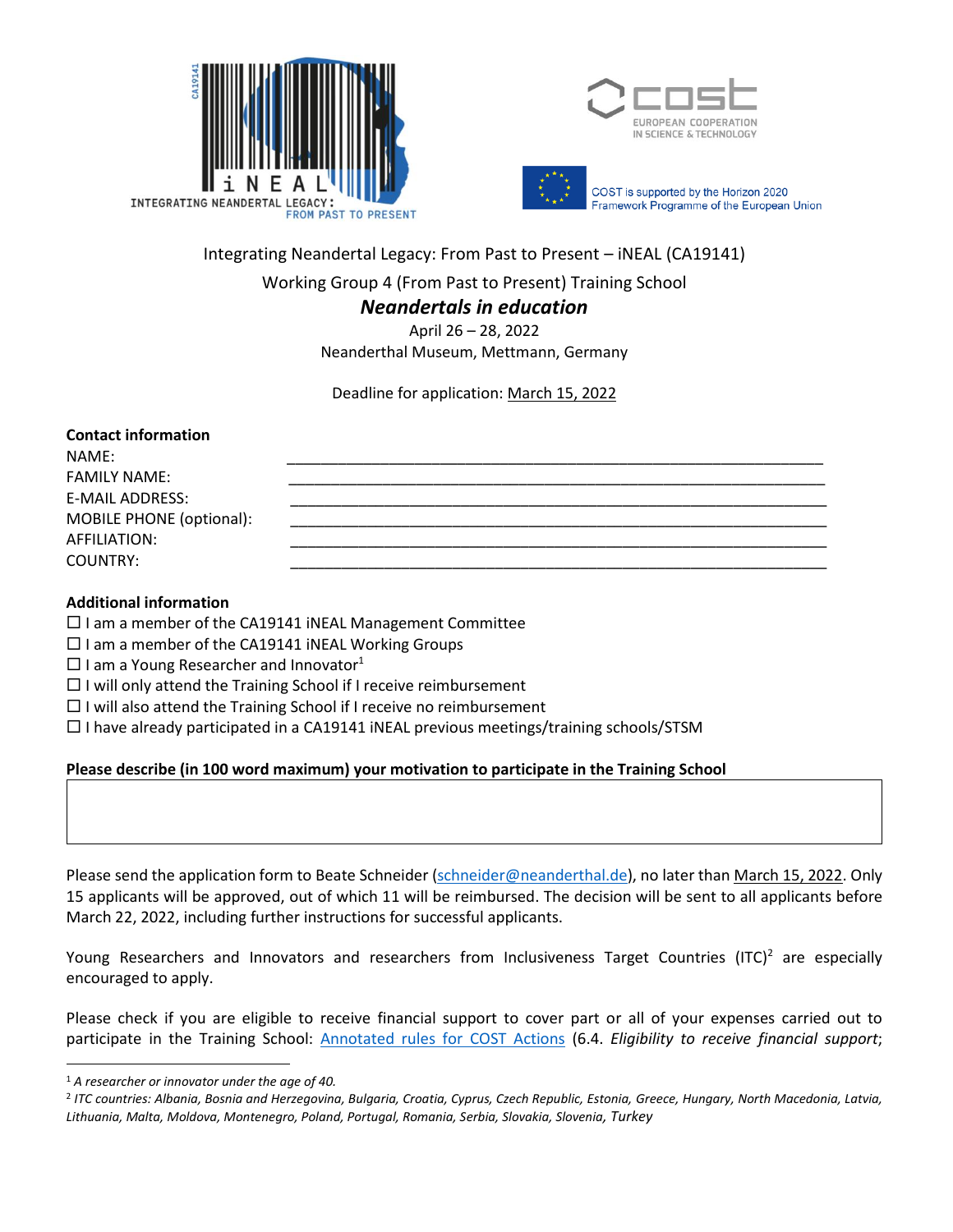



4.1.1.1.1. *Affiliation*), and [Country and organisations table](https://www.cost.eu/uploads/2021/10/Annex-I-level-A-Country-and-Organisations-Table-REVISION.pdf) (please note that participants affiliated to Russian institutions are ineligible to receive financial support but, if selected, can participate on their own expense).

### **Financial support**

Please do not buy any travel tickets or book accommodation before you receive a positive response.

All successful applicants must create a[n e-COST profile](https://e-services.cost.eu/user/login) including bank details and accept the e-COST invitation for the Training School.

Applicants who are eligible for reimbursement will receive a financial support (daily allowance for accommodation, meals and local transport, and reimbursement for the travel) after the Training School and only after they encode and upload all necessary information and documents in the [e-COST online system.](https://e-services.cost.eu/user/login) More information about the whole process, financial support, eligible and non-eligible expenses can be found in the [Annotated rules for COST Actions](https://www.cost.eu/uploads/2022/02/COST-094-21-Annotated-Rules-for-COST-Actions-Level-C-2022-02-15.pdf) (A1-3.1 *Travel reimbursement rules*).

### **Travel and other information**

Please note that we cannot reimburse travel or hotel costs in case we need to cancel the event on short-notice or you cannot come due to travel restrictions (as they do not count as Force Majeure). It is advisable that you make all bookings with a good cancellation policy. Cancellation insurances are eligible for reimbursement, but COVID-19 tests are not. Participants are personally responsible for all arrangements related to needed tests, country registration, etc. for entering Germany and going back. Reimbursement cannot be done if participants cannot participate in the event due to not fulfilling all needed requirements.

For travel derogations (if you are not travelling from or to your host country), see all rules fo[r Travel Derogation.](https://www.cost.eu/uploads/2022/02/Derogation-Procedure-2022.pdf)

For the latest information on travel in the EU concerning the COVID-19, please visi[t REOPEN.EU.](https://reopen.europa.eu/)

#### **Consent**

By sending this form, you acknowledge that pictures will be taken during the iNEAL Training School in Mettmann and you consent that these pictures can be used for communication and dissemination purposes. The pictures may be seen by the general public, in addition to researchers who regularly visit the iNEAL webpage or attend iNEAL events. Although these pictures will be used without identifying information such as your name, persons may recognize you in these pictures.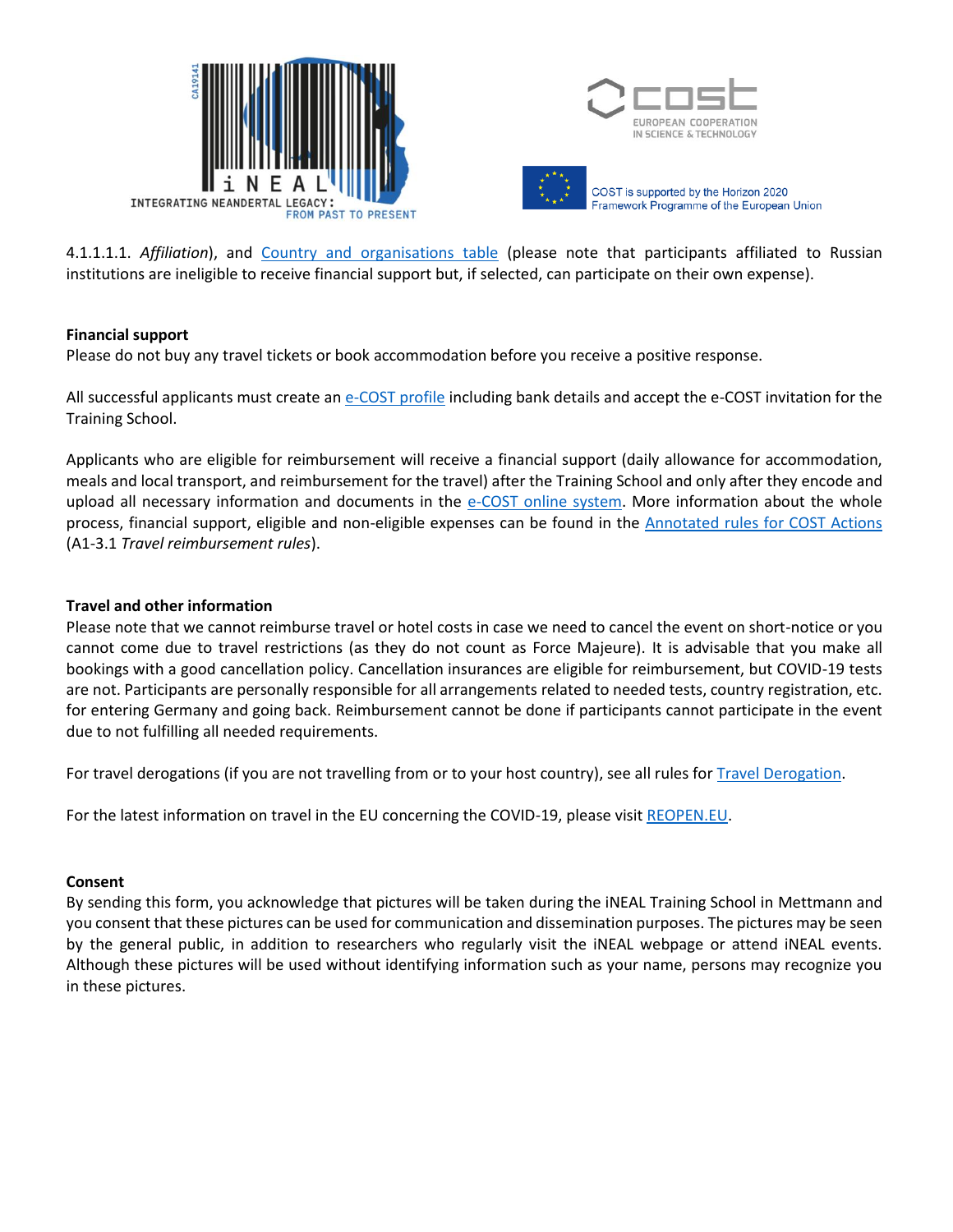



# **PRELIMINARY PROGRAM**

Integrating Neandertal Legacy: From Past to Present – iNEAL (CA19141)

Working Group 4 (From Past to Present) Training School

*Neandertals in education*

April 26 – 28, 2022 Neanderthal Museum, Mettman, Germany

The Training School is designed as a capacity-building endeavour aimed at bringing together an international team of ypung researchers, innovators and students around a key task of WG 4 – mediation and education on Neanderthals. The School is organized as a three-day event which involves lectures, discussions, workshops and on-site presentations. Day one is dedicated to training sessions involving presentations by three trainers coupled with interactive discussions and a session in which trainees will be tasked with designing their own Neanderthal exhibition. In their sessions, the trainers will address key topics relevant for different aspects of museum education and mediation of Neanderthal heritage. Day two involves a series of presentations and discussions on visitor orientation, educational activities, as well as various aspects of didactics and methodology, led by six different trainers. The goal of the training is to familiarize the trainees with the basics and practicalities of education and mediation of human evolution to different target groups and groups with different age and interest structures. The final day is dedicated to further sessions and discussions in which the trainees will demonstrate their acquired knowledge in planning for their own projects. The school will end with the trainees' presentations of their work and the final discussion and debriefing.

Trainers:

- 1. **Elena Lewers**, Ruhr-Universität Bochum, Germany
- 2. **Mia Berg**, Ruhr-Universität Bochum, Germany
- 3. **Franziska Kersting**, University of Paderborn, Germany
- 4. **Miriam Plönißen**, UNESCO-World Heritage Side Hedeby and Danevirke, Germany
- 5. **Meritxell Fernández-Coll**, Neanderthal Museum, Germany
- 6. **Till Knechtges**, Neanderthal Museum, Germany
- 7. **Beate Schneider**, Neanderthal Museum, Germany
- 8. **Sanjin Mihelić,** Archaeological Museum in Zagreb, Croatia
- 9. **Ivor Janković**, Institute for Anthropological Research, Croatia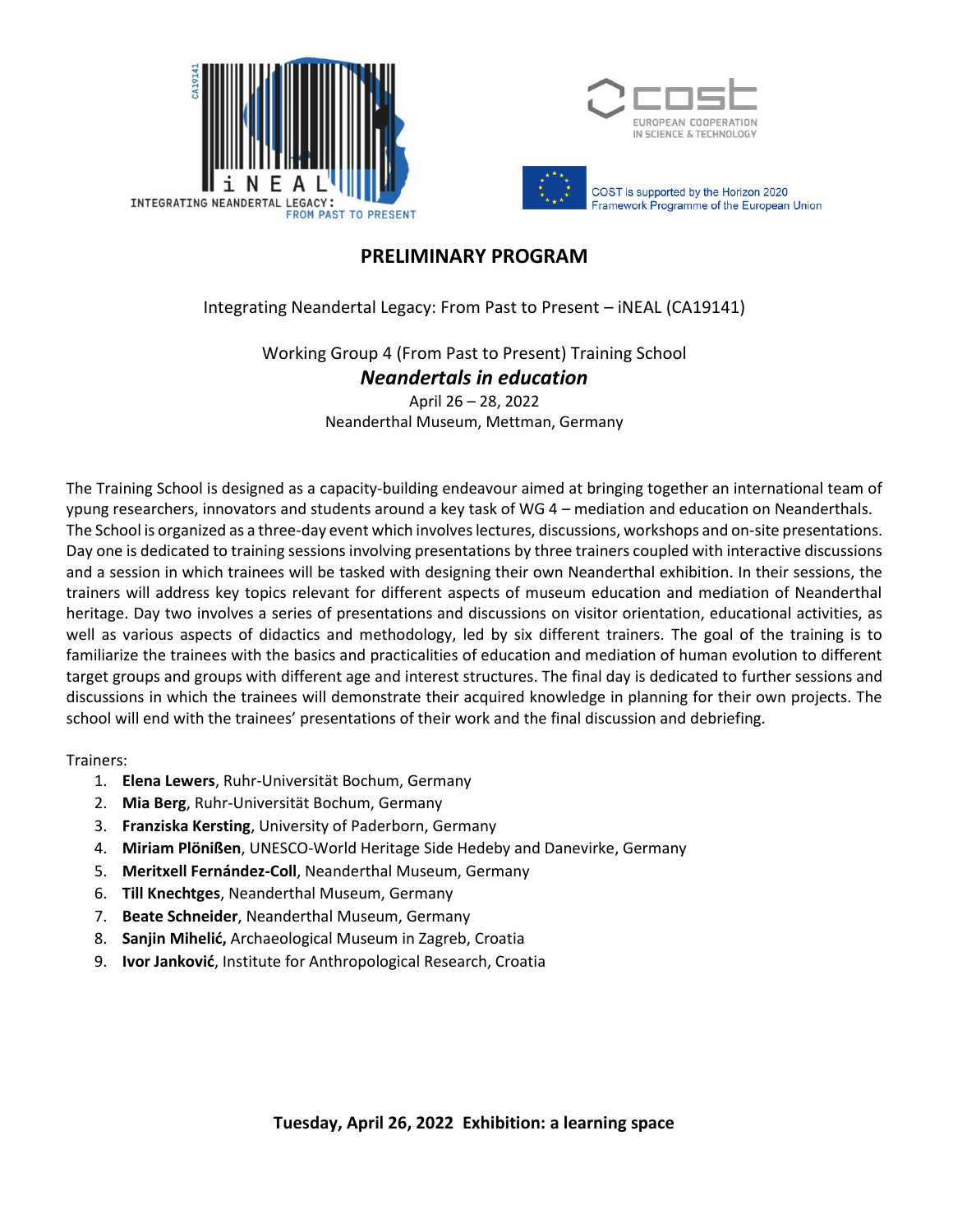





09:00 - 09.30 Registration of participants

| 9.30 - 10.00 [Bärbel Auffermann, Sanjin Mihelić,<br>Ivor Janković] | Welcome and introduction to the seminar structure and<br>schedule.                                                                                                                                                                                                                                                                                                                                                                                                                                                                                                               |
|--------------------------------------------------------------------|----------------------------------------------------------------------------------------------------------------------------------------------------------------------------------------------------------------------------------------------------------------------------------------------------------------------------------------------------------------------------------------------------------------------------------------------------------------------------------------------------------------------------------------------------------------------------------|
| 10.00 - 11.00 [Beate Schneider]                                    | The museum, a place of education?! [h]<br>Museums are designs for learning. The way that objects are presented<br>embody views about how learnings happen. In this session we will deal<br>with the concept of education. What concepts of learning do we start from<br>and how can we use exhibitions as places of learning?                                                                                                                                                                                                                                                    |
| $11.00 - 11.30$                                                    | <b>Coffee Break</b>                                                                                                                                                                                                                                                                                                                                                                                                                                                                                                                                                              |
| 11.30-12.00 [Elena Lewers]                                         | Up for a time travel? Virtual Reality and history education<br>[impulse lecture][h]<br>"Many virtual reality applications dedicated to historical topics have one<br>goal in common: to make time travel real. The technology should make it<br>possible for users to immerse themselves in other times and places - but<br>what happens after this "time travel"? As "immersion" in the past is<br>followed by "emergence" in the present, this presentation explores how<br>users react to VR and how "emergence" from a virtual environment can be<br>didactically supported. |
| 12.00 - 13.30 [Till Knechtges]                                     | The Exhibition as Learning Environment - using the example of<br>the Neanderthal Museum<br>In this session we will explore how exhibition spaces and exhibition<br>environments can support - or hinder - learning processes of different<br>target groups. How do we achieve that all the different visitor groups can<br>connect to the exhibition's topics?                                                                                                                                                                                                                   |
| $13.30 - 15.00$                                                    | <b>Lunch break</b>                                                                                                                                                                                                                                                                                                                                                                                                                                                                                                                                                               |
| 15.00 - 16.00 [Beate Schneider]                                    | Training Session I: Build your own [Neanderthal-] Exhibition.<br>Prototype: Using the material from design thinking                                                                                                                                                                                                                                                                                                                                                                                                                                                              |
| $16.00 - 16.30$                                                    | <b>Presentation and discussion</b>                                                                                                                                                                                                                                                                                                                                                                                                                                                                                                                                               |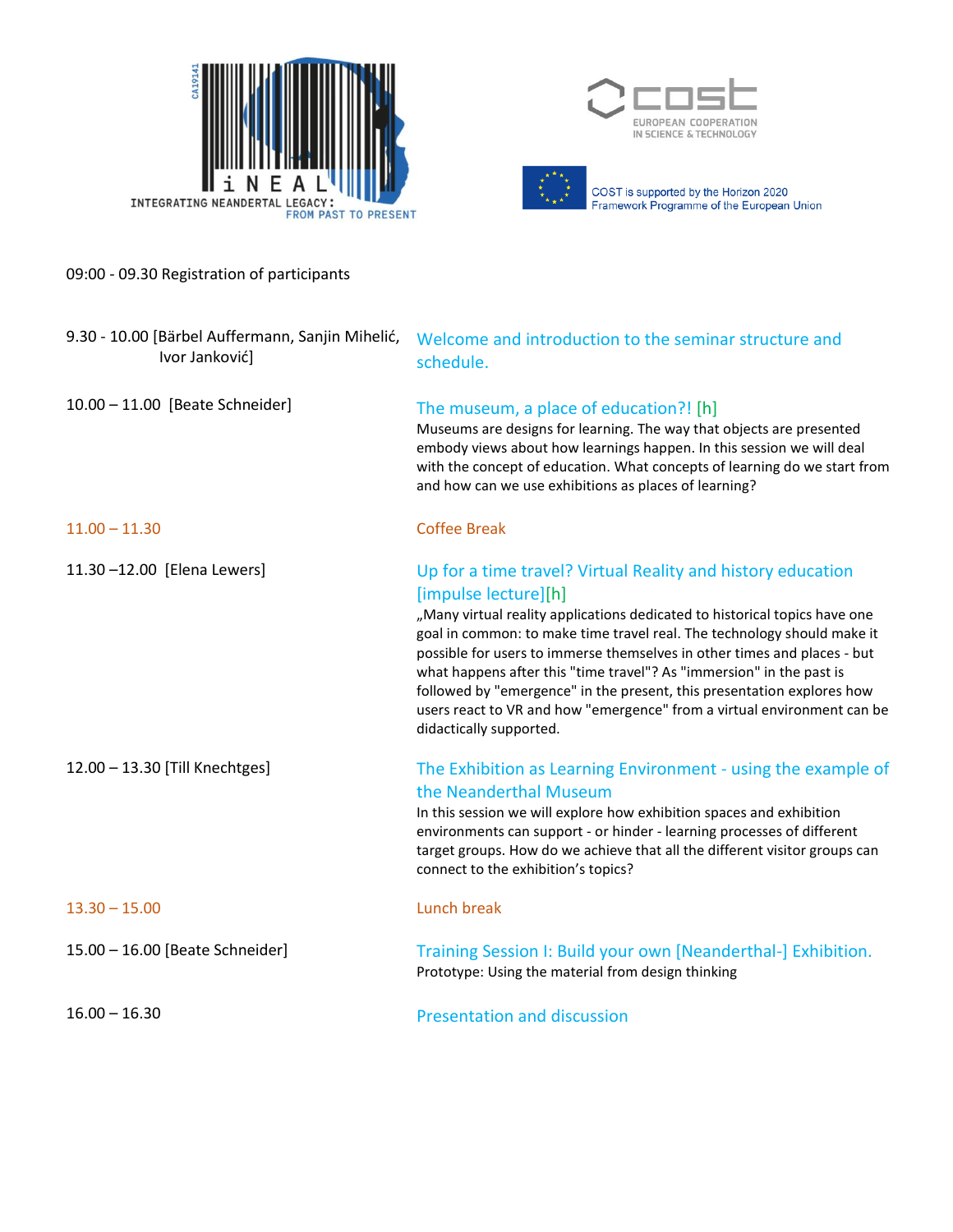



# **Wednesday, April 27th 2022 Target group specific approach**

| $9.00 - 09.30$                | [Miriam Plönißen]                        | Visitor orientation and educational activities [h]                                                                                                                                                                                                                        |
|-------------------------------|------------------------------------------|---------------------------------------------------------------------------------------------------------------------------------------------------------------------------------------------------------------------------------------------------------------------------|
|                               |                                          | Designing educational activities requires the museum to have a good<br>knowledge of its visitors and users. What motivates our guests to visit the<br>museum? What do they want to know and what do "we" think they<br>should know? This lecture will give us an overview |
| Fernández Coll]               | 09.30 - 11.00 [Till Knechtges//Meritxell | Didactics and methodology of activity-oriented formats at<br>Neanderthal M.<br>Presentation of exemplary programs and workshops. The concepts and<br>considerations that go along with them will be presented.                                                            |
| $11.00 - 11.30$               |                                          | <b>Coffee Break</b>                                                                                                                                                                                                                                                       |
| 11.30-13.00                   | [Beate Schneider]                        | Training Session II: From idea to concept: developing own<br>programs<br>Create a program to bring the Stone Age to your target audience.                                                                                                                                 |
| $13.00 - 14.30$               |                                          | Lunch break                                                                                                                                                                                                                                                               |
| $14.30 - 15.30$<br>Knechtges] | [Beate Schneider//Till                   | <b>Presentation and discussion</b><br>Presentation. Let's discuss your new program ideas and the different<br>approaches.                                                                                                                                                 |
| $15.30 - 16.00$               | [Beate Schneider]                        | Securing the results of the day<br>with prototypes and an "idea wall".                                                                                                                                                                                                    |
| $16.00 - 16.30$               | [Ivor Janković, Sanjin Mihelić]          | Hands-on approach to Neandertal legacy<br>Active participation in activities dedicated to the past has proved to be<br>one of the best ways of public engagement. Examples of good practice<br>and further ideas.                                                         |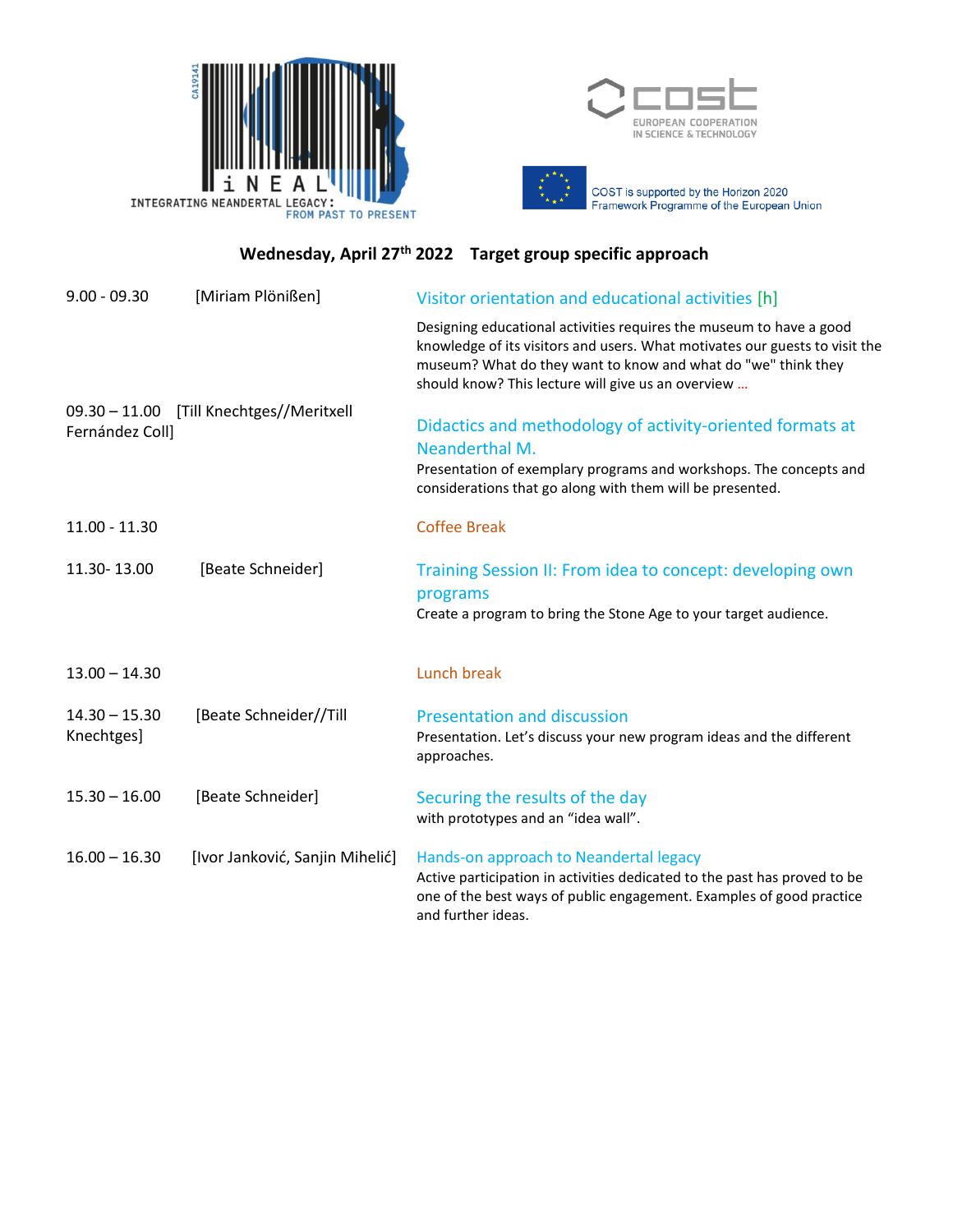



COST is supported by the Horizon 2020<br>Framework Programme of the European Union

|                 |                                    | Thursday, April 28 <sup>th</sup> 2022 Digital learning in museums                                                                                                                                                                                                                                                                                                                                                                                                                  |
|-----------------|------------------------------------|------------------------------------------------------------------------------------------------------------------------------------------------------------------------------------------------------------------------------------------------------------------------------------------------------------------------------------------------------------------------------------------------------------------------------------------------------------------------------------|
| $9.00 - 09.30$  | [Beate Schneider, Sanjin Mihelić]  | <b>Welcome and Review:</b><br>All good? What do you still need? What should we reach within<br>our last day? Any leftovers from the first days?                                                                                                                                                                                                                                                                                                                                    |
| $09.30 - 11.00$ | [Mia Berg]                         | #Neandertal - Communicating history in social<br>media [h]                                                                                                                                                                                                                                                                                                                                                                                                                         |
|                 |                                    | Social media are becoming increasingly important for the<br>communication of historical topics and research. The lecture<br>will show examples of past-related content on Instagram,<br>TikTok and Twitter. Participants will discuss possible dos and<br>don'ts and then try out how Neanderthal heritage can be<br>presented on the platforms"                                                                                                                                   |
| 11.00 - 11.30   |                                    | <b>Coffee Break</b>                                                                                                                                                                                                                                                                                                                                                                                                                                                                |
| 11.30-12.00     | [Meritxell Fernández Coll]         | The evolution of live-online Tours [h]<br>The live online tours were very popular during the corona<br>lockdown, increasing the necessity of becoming more creative<br>with the educational offers. During this session, we will explore<br>different digital formats to ensure the museum's educational<br>mission and how to deal with them in the future. At the end of<br>this lecture, participants will discuss the advantages and<br>disadvantages of such a digital offer. |
|                 | 12.00 - 12.30 [Franziska Kersting] | "To the digital exhibition please follow this way" - an                                                                                                                                                                                                                                                                                                                                                                                                                            |
|                 |                                    | empirical study on the experience of cultural<br>participation [h]                                                                                                                                                                                                                                                                                                                                                                                                                 |
|                 |                                    | Cultural institutions such as museums could receive little to no<br>museum visitors in times of pandemic but were still committed<br>to their political mandate of creating cultural participation. The<br>talk will present the results of an empirical study based on<br>interviews with visitors of the live online tours at the                                                                                                                                                |

Neanderthal Museum. The goal of the study was to investigate